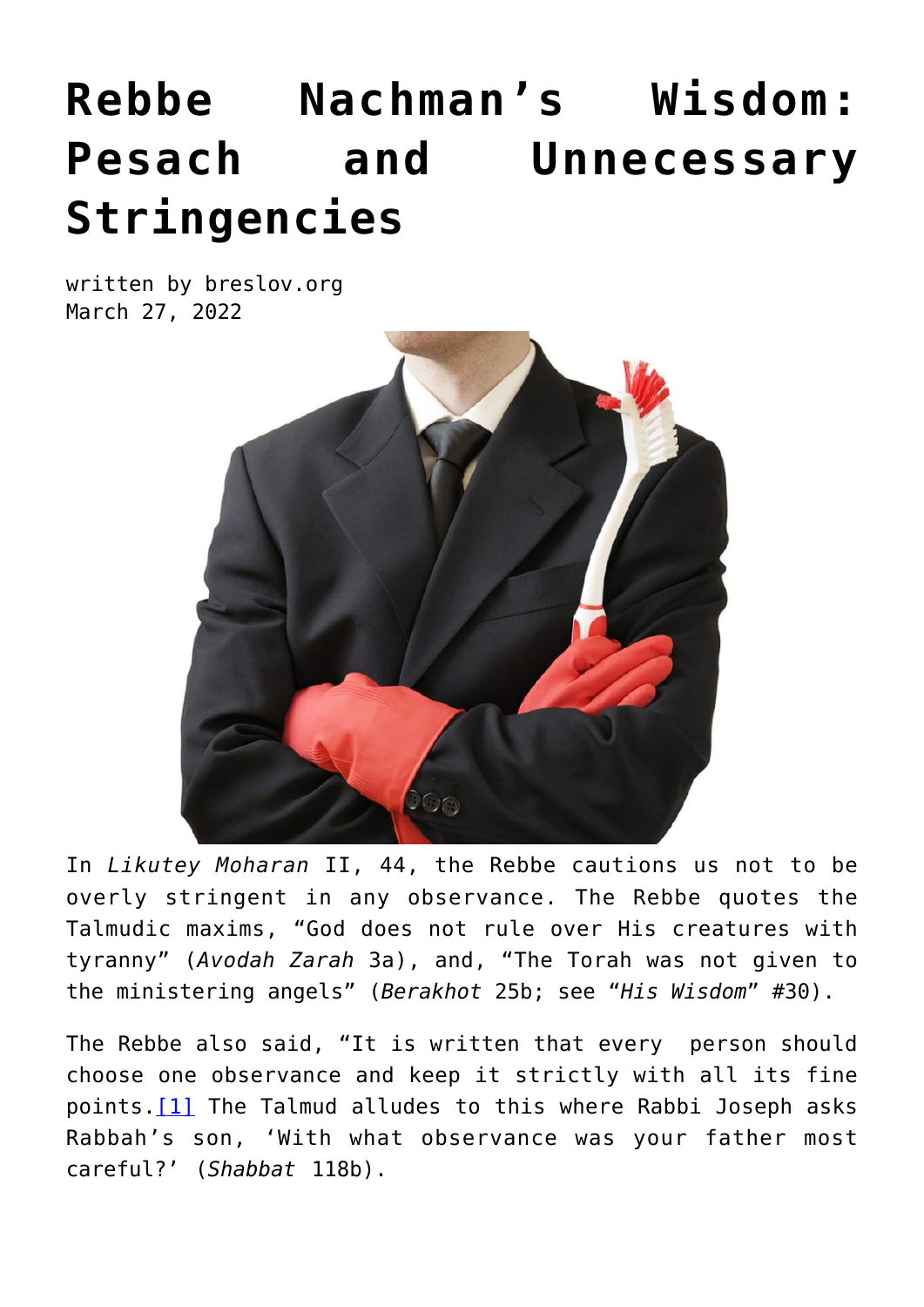"Even with this observance, you should not be abnormally strict to the point of foolishness. Certainly, do not let it make you depressed. Simply keep all its finer points without fanaticism.

"Keep one commandment strictly, but others need not be observed with any unnecessary stringency at all. It would be enough if we were worthy of keeping all the Torah's commandments according to the law, without going beyond it."

The Rebbe was also very much against all the special stringencies that are observed on Pesach. Many people go so far in observing many fine points of custom that they are literally depressed by the holiday. He spoke about this at length.

One of his followers once asked the Rebbe exactly how to act with regard to an ultra-stringent observance. The Rebbe made a joke of it.

The Rebbe spoke about this quite often. He said that these ultra-strict practices are nothing more than confused foolishness. He told us that he had also been caught up in this and would waste much time thinking up all sorts of unnecessary restrictions.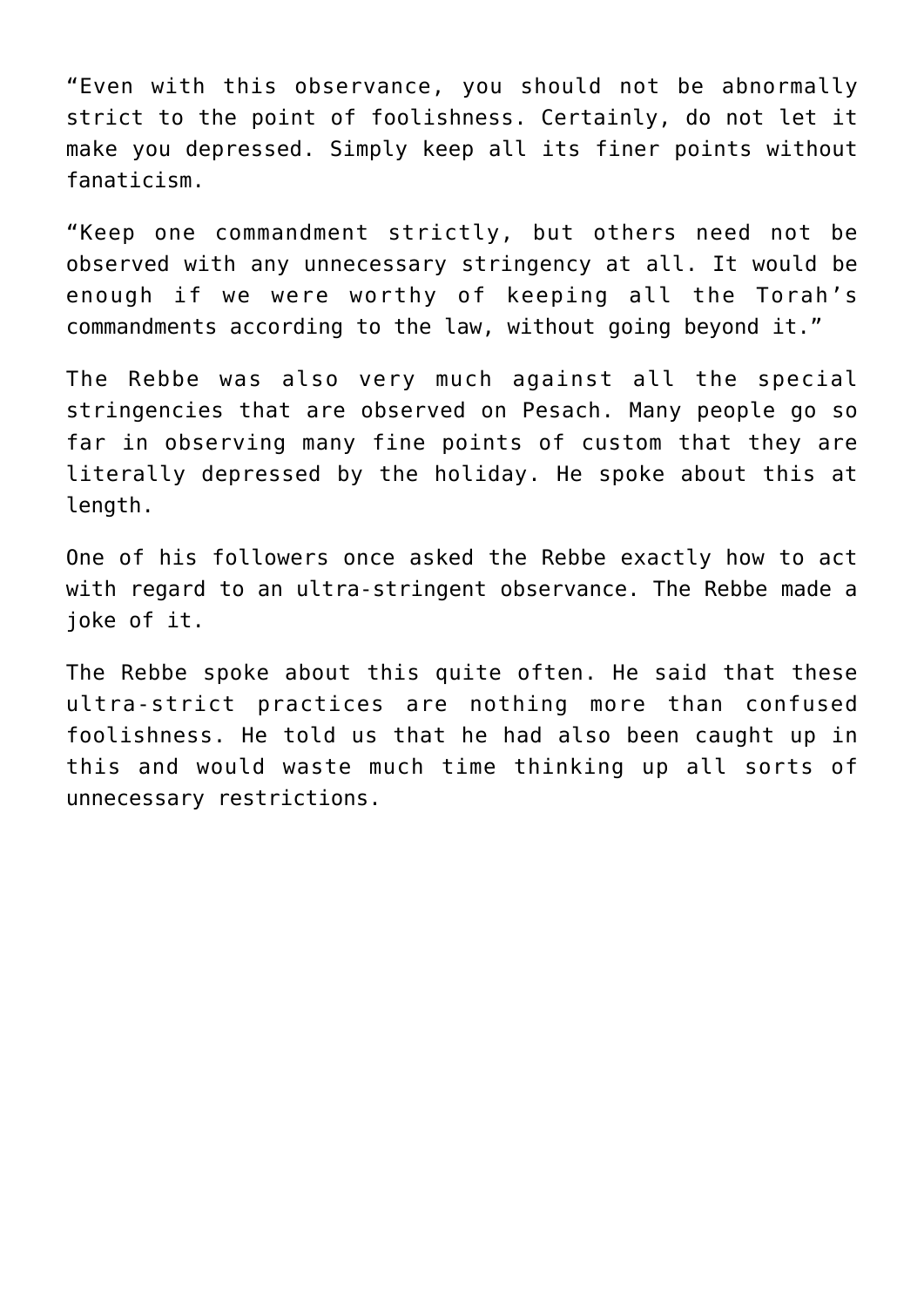

Once he worried about the drinking water used during Pesach. He was afraid that a small amount of leaven might have fallen into the well from which they drew water. The only alternative would be to prepare water in advance for the entire Pesach week, as some people do. But this also was not good enough, for the water had to be carefully safeguarded from leaven from the day before Pesach, and this was very difficult.

The Rebbe finally came to the conclusion that the only satisfactory water would be that drawn from a flowing spring, just as it emerges from the ground. He could then obtain perfectly fresh water without any possibility of its being contaminated. The problem was that the only such spring in the area was very far from his home. He thought about traveling to a place near a spring and spending Pesach there.

This is an example of how deeply the Rebbe had become involved in such unnecessary strictness. But now he ridiculed this and taught that such ultra-strictness is unnecessary, even on Pesach.

When the Rebbe spoke about this, he continued, "True devotion consists mainly of simplicity and sincerity. Pray much, study much Torah, do many good deeds. Do not worry yourself with